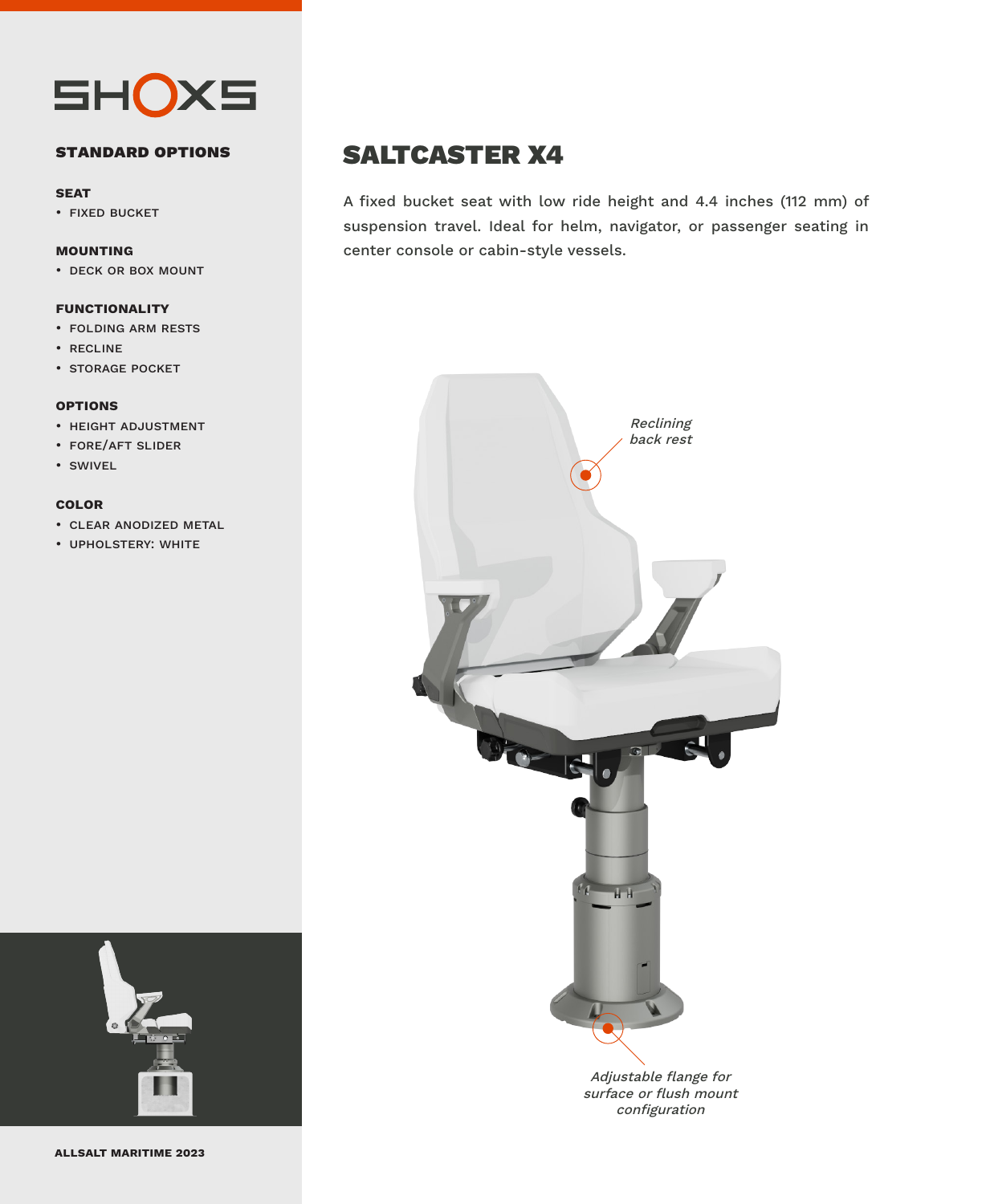

### SPECIFICATIONS: SHOXS SALTCASTER X4

| <b>SUSPENSION TRAVEL</b> | 112 mm / 4.4 in                                              |
|--------------------------|--------------------------------------------------------------|
| <b>BASE WEIGHT</b>       | $32$ kg / 70 lb                                              |
| <b>MATERIAL</b>          | Fiber reinforced composite, 316 SS, anodized aluminum        |
| <b>UPHOLSTERY</b>        | Waterproof Marine Vinyl, UV Stable and Mold Resistant, White |
| <b>MOUNTING</b>          | Deck, Box                                                    |